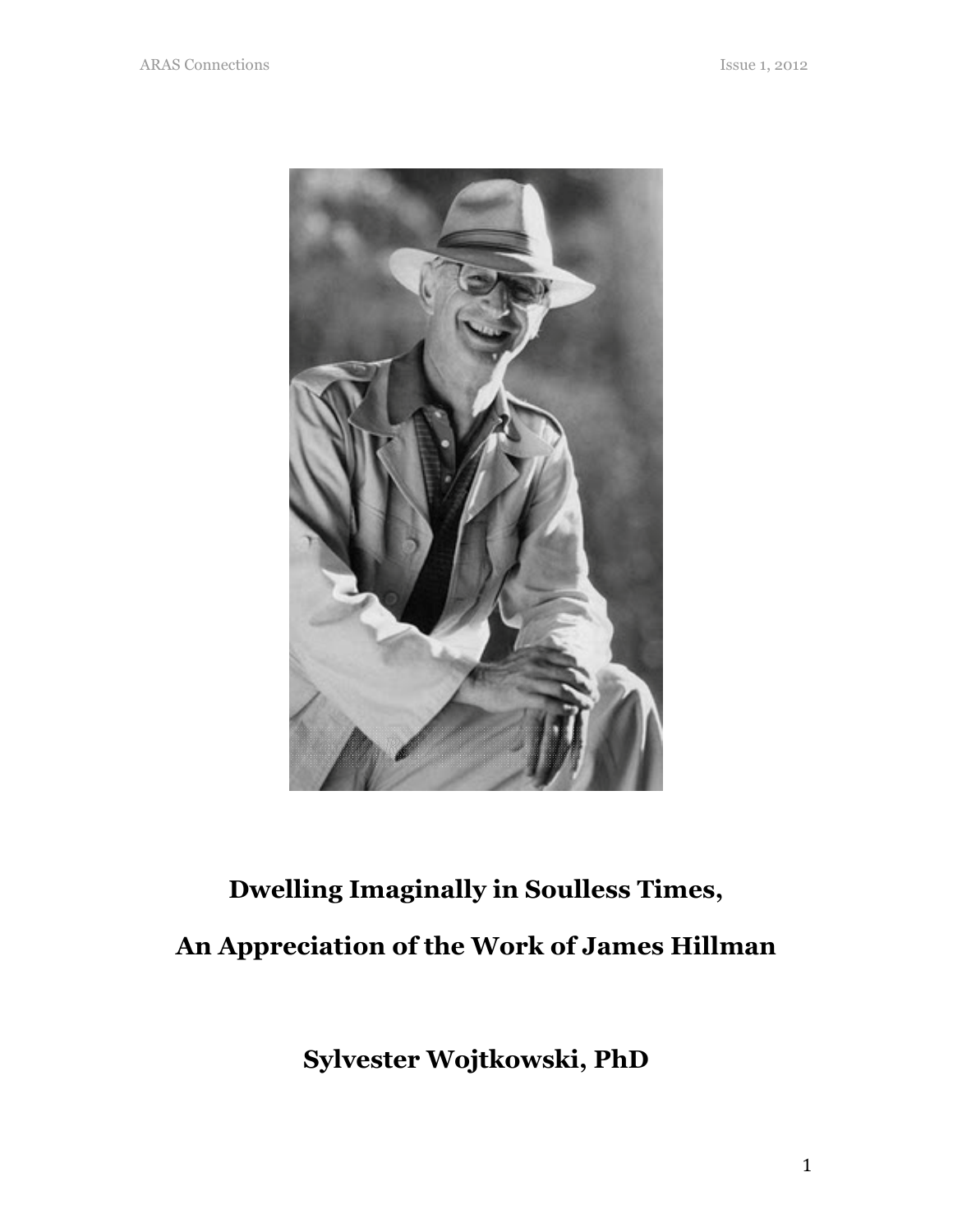"... put it my way, what we are *really*, and the reality we live, is our psychic reality, which is *nothing but*...the poetic imagination going on day and night."

> James Hillman, We've Had a Hundred Years of Psychotherapy and the World Is Getting Worse, p. 62

Lovers and madmen have such seething brains, Such shaping fantasies that apprehend, More than cool reason ever comprehends. The lunatic, the lover and the poet Are of imagination all compact: One sees more devils than vast hell can hold, That is, the madman: the lover, all as frantic, Sees Helen's beauty in a brow of Egypt; The poet's eye in a fine frenzy rolling, Doth glance from heaven to earth, from earth to heaven; And as imagination bodies forth The forms of things unknown, the poet's pen Turns them into shapes, and gives the airy nothing A local habitation and a name.

William Shakespeare, A Midsummer Night's Dream, Act V, Scene 1.

With the departure of James Hillman we have lost the physical presence of the most poetic of psychologists, a lover of the imagination, both an iconophile and an iconoclast, an ebullient lunar thinker who with martial zest gave many invisibles of the soul a local habitation and a name in our rational, destitute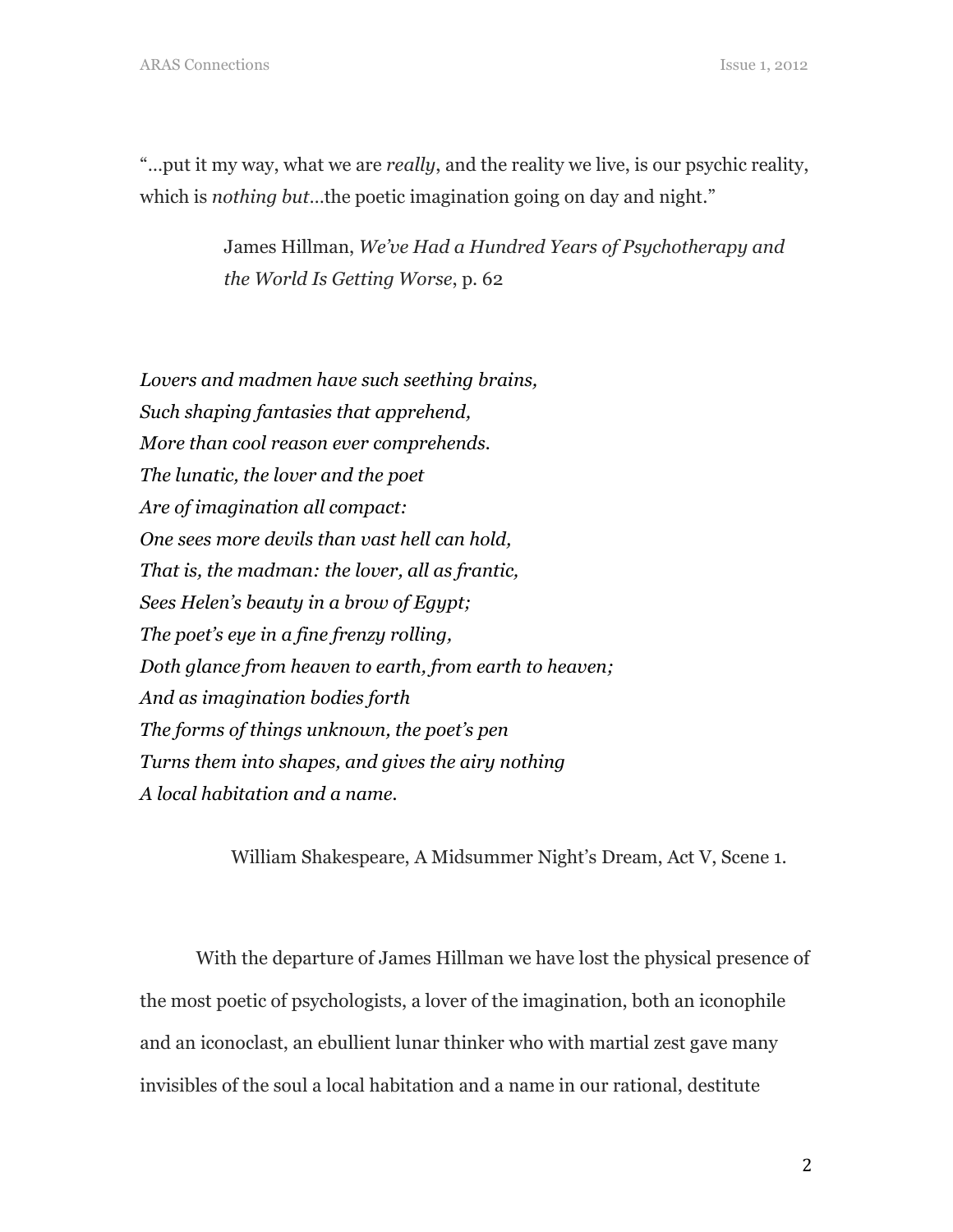times. While nothing will replace his living presence--a loss we grieve deeply- the imaginal Hillman will accompany us as long as with "quiet attention and emotional participation" we polish words of his opus. As he moves, slowly (festina lente, to hurry slowly, was his favorite Renaissance speed), into the realm of the ancestors, I hope (one of the words that he despised the most, as too Christian and too optimistic) that he will forgive me (his thoughts on betrayal notwithstanding), for evoking him as an authorial spirit. (An "author," as a designation, was too egoic for him; he believed that what we speak is soul's selfexpression.) Yet I wish for him as a guide in my attempt to give a modest appraisal of his ideas.

When I first discovered Hillman's writings, in the initial year of my psychological training (not through academic teaching, but guided by library angels at the NYU Library), his psycho-poetic imagination blew my mind and reopened my appreciation of Jung. Given the revolutionary impact his ideas had on me, ideas that formed me as a psychologist and Jungian analyst, I lack the critical distance to offer a balanced overview of his work. I imagine that James would not mind, as he loved extremes and biases of all kinds. So what follows will be an appreciation of some of his ideas and images that I have found profoundly inspirational for psychological, cultural and political understanding of life, and nourishing for my soul. Here I will stay close to his images, both to preserve some of his poetic thoughts and to be true to the basic tenet of archetypal psychology (as he called his approach)—Stick to the image.

From the beginning Hillman, has consciously made "soul"--an outdated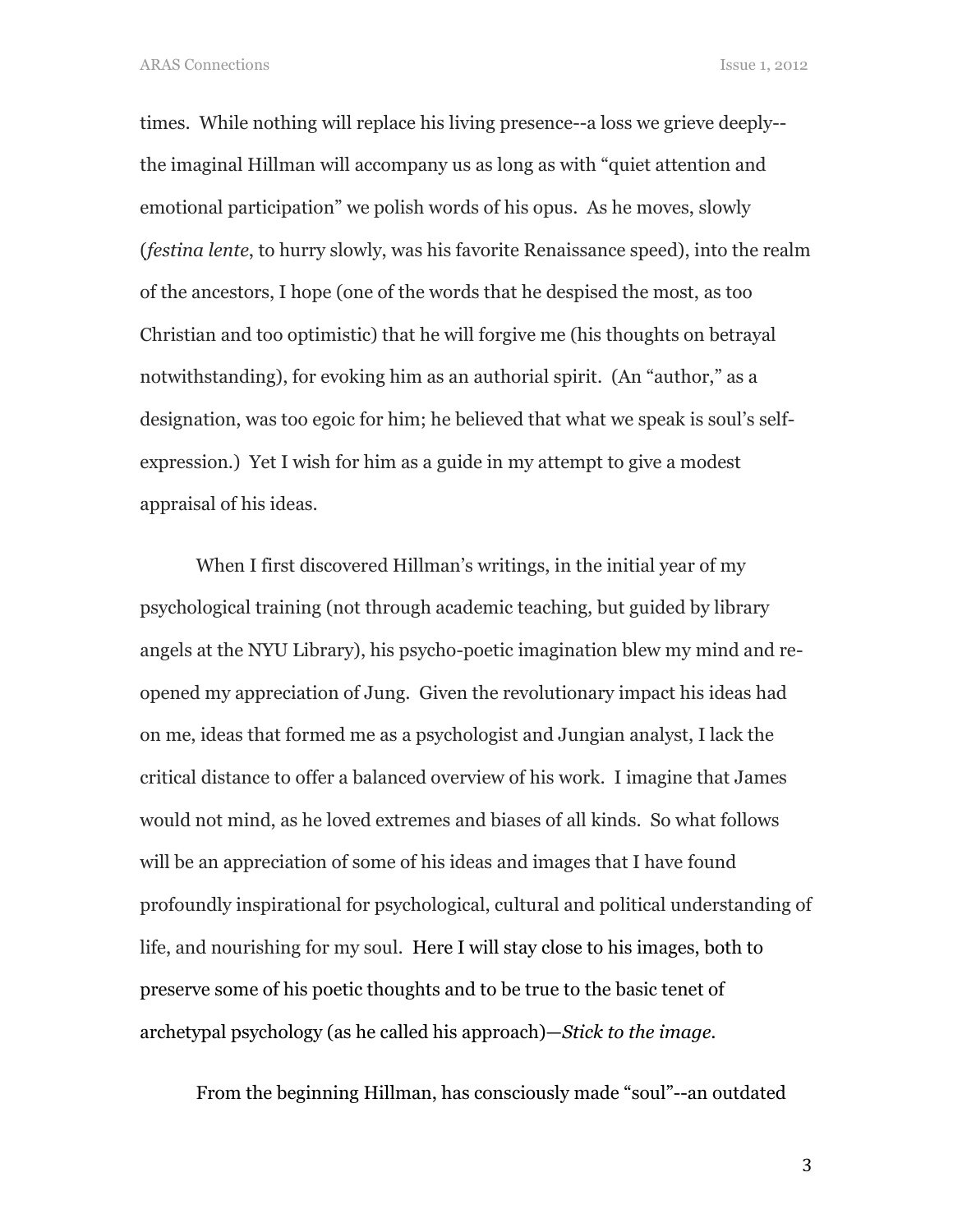word--a central term in his psychological language and a governing idea of his psycho-logical thinking:

> …by "soul" I mean the imaginative possibility in our natures, the experiencing through reflective speculation, dream, image and fantasy—that mode which recognizes all realities as primarily symbolic or metaphorical,…that unknown component, which makes meaning possible, turns events into experiences, is communicated in love, has religious concern [deriving from its special relation with death] (Re-Visioning Psychology, p. xvi).

In Suicide and the Soul (1964) Hillman explored this special relationship between soul and death in challenging and profound ways. Already in 1964, he manifested his unique critical style and radical fearless thinking. Even now, almost fifty years later, we can appreciate how deep and fundamental his analysis of suicide is. He sees death as a permanent resident of the psyche, and Thanatos as a mode of soul-making: "The death experience brings down the old order and in so far as analysis is a prolonged 'nervous breakdown' (synthesizing too, as it goes along), analysis means dying" (ibid., p. 68). In the analysis of the suicidal patient he advises valuing soul over life: "loss of soul, not loss of life, should be [the analyst's] main dread" (ibid., p. 83). By being in-between, both experiencing and observing, the analyst is in unique position regarding suicide: "he is able to understand a suicide better than the one who commits it" (ibid., p, 53). Hillman advocates the development of a conscious philosophy of death, demonstrates that death and life are not psychological opposites and argues that "…any act which holds off death prevents life" (ibid., p. 61). He believes that suicide is natural, as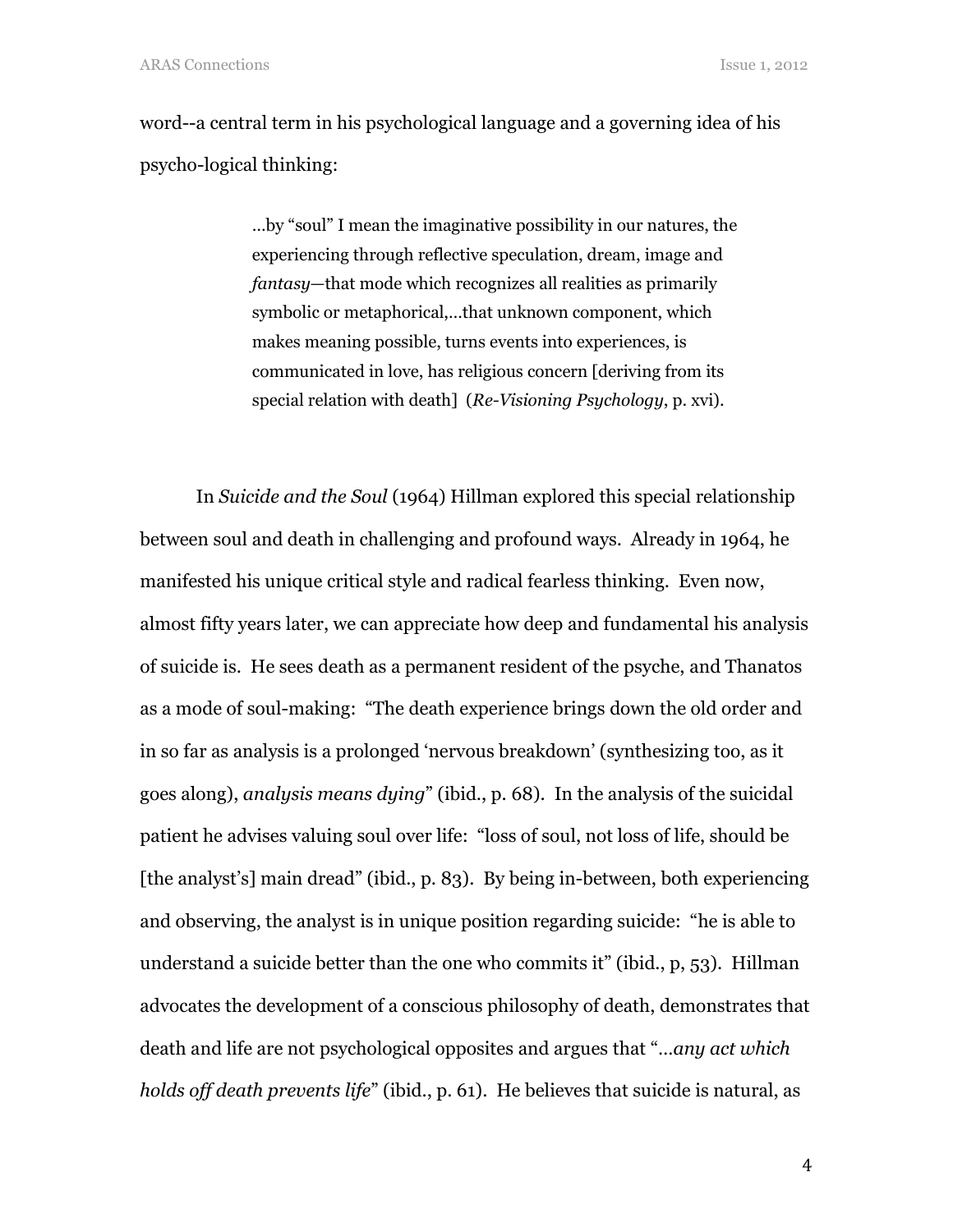"a possibility of our nature, a choice open to each human psyche" (ibid., p. 63). The analyst's task is to help the person to understand such a choice, which may be essential to his individuality, rather than to prevent it. He considers suicide an "attempt to move from one realm to another by force, through death" (ibid., p. 68). Therefore, suicidal fantasies aim at detaching the ego from the usual view of things and direct it towards facing the reality of the soul. To be true to the soul, the analyst has to follow the desire to die. The analyst needs to enter analytical despair: "to hope for nothing, to expect nothing, to demand nothing" (ibid, p. 88). By entering through this Dante-esque gate of abandoning all hope, and accepting "the patient's experience that there is nothing to be done,…he offers nothing but the experience itself" (ibid., p. 89). Maintaining this attitude is extremely difficult, yet if the analyst stays true to the hopelessness and analytical despair he accompanies the patient in the experience of death:

> …the analyst now plays the true psychopompos… By preventing nowhere, the analyst is nevertheless doing the most that can be done to prevent actual death. By his having entered the other's position fully, the other is no longer isolated (ibid., pp. 92-93).

Over the years, Hillman's penetrating analysis of the soul has shifted from mirror to window, from internal *anima* to *anima mundi*, from the consulting room into the world, into a therapy of ideas that we use to see ourselves and the world. His caring for the soul led him to deconstruct our "sacred" therapeutic notions and develop a piercing critique of analytic insularity, as he put it, in a provocative title: We've Had a Hundred Years of Psychotherapy and the World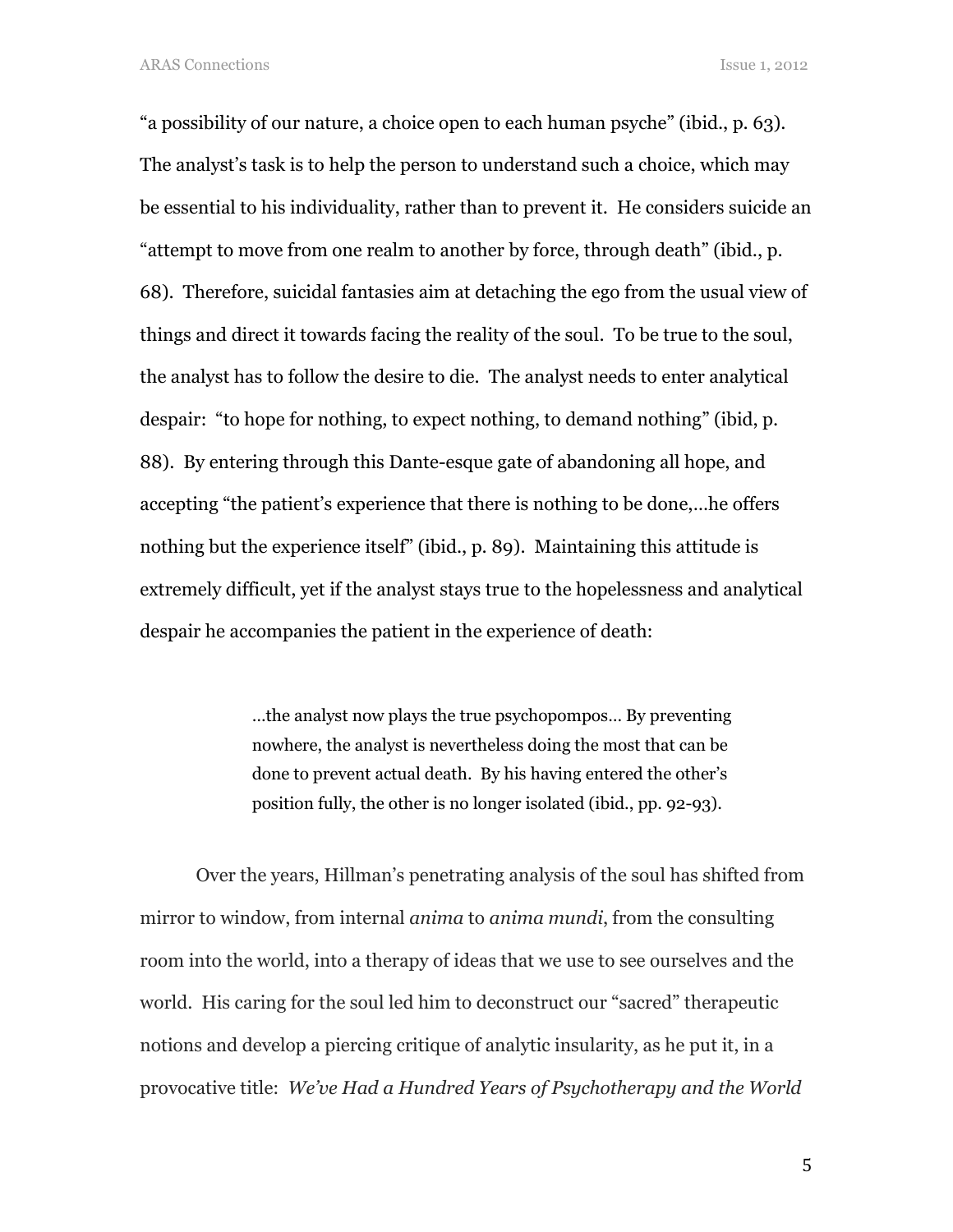Is Getting Worse. In 1992, he analyzed contemporary American culture and developed a notion of "empty protest" that offers profound insight into the current Occupy Wall Street movement. He starts with the Christian theological concept of kenosis, which in Greek means empty, void, fruitless. It refers to the Christ's entering the world as a man, suffering human existence and death by emptying himself of his divinity. Hillman states:

> Kenosis seems now the only political way to be—emptied out of certainty…Kenosis is a form of action—not masochistic action, vicitimized, crucified…[but] empty protest: I don't know how to do the right thing. I don't even know what's right. I have no answer. But I sure smell something wrong with the government…'empty protest' is a via negativa, a non-positivist way of entering political arena. You take your outrage seriously, but you don't force yourself to have answers. Trust your nose. You know what stinks. Don't try to replace the hopeless frustration you feel, the powerless vicitimization, by working out a rational answer. The answers will come, if they come, when they come, to you, to others, but do not fill in the emptiness of the protest with positive suggestions before their time. First, protest!…[An empty protest] doesn't have an end goal…Empty protest is protest for the sake of the emotions that fuel it and is rooted not in the conscious fullness of improvement, but in the radical negativity…Not only will you be seen as stupid because empty, but you will be also alone,…So empty protest for me is really a kenosis--giving up both the vanity of being admired and the surety of a sound position, and doing it in public (ibid., pp. 103-107).

In each theme that he explored, from alchemical operations to political analyses, from psychic polytheism to fundamentalist monotheism, from masturbation to paranoia, Hillman paid close attention to the images that the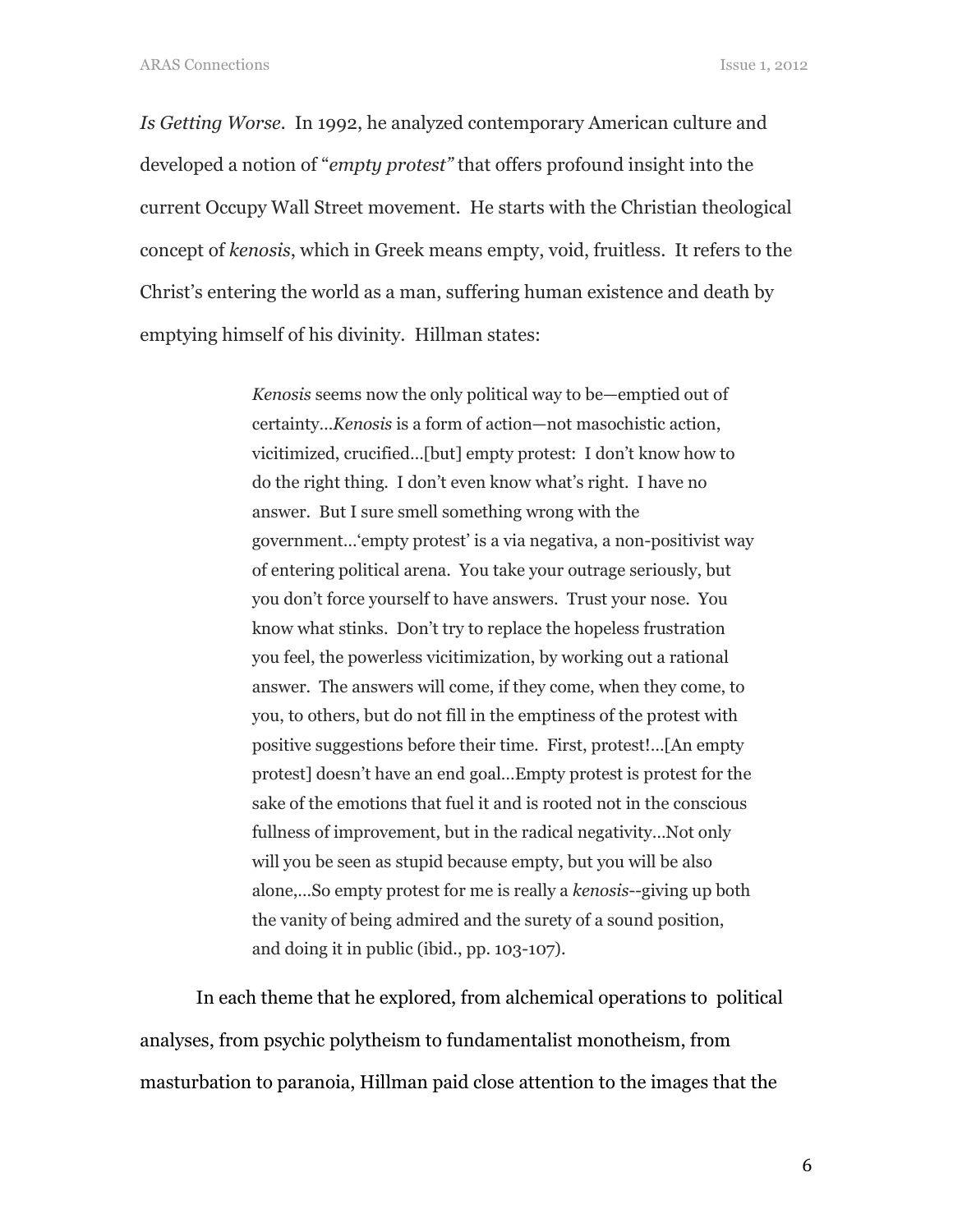soul presents. Regarding the image, the only immediate but perpetually elusive element, a personified presence, intimately related to us, he wrote: "man was created as an image, in an image and by means of his images" (Egalitarian Typologies versus the Perception of the Unique, p.44). Hillman extended Jung's psychological insights into a phenomenology of the imagination. If Freud was a thinker of eros and Jung was a thinker of psyche, then Hillman was a thinker of images--an imaginologist--as Jungian analyst Michael Vannoy Adams called him. From Jung's approach to the dream: "To understand the dream's meaning I must stick as close as possible to the dream images" [emphasis mine] (CW 16, para. 320). Hillman extracts the principle: sticking to the image. He follows Jung's understanding of image as a primary phenomenon of psychic life, that "image is psyche," (CW 13, para. 75) where image is taken "in the poetic sense, considering images to be the basic givens of psychic life, self-originating, inventive, spontaneous, complete, and organized in archetypal patterns…[they] are both raw materials and finished products of psyche" (Re-Visioning Psychology, p.xvii). Hillman has brought the Jungian symbolic process closer to the phenomenology of the soul as it emerges through images and as an image. [Archetypal psychology is] "a psychology of soul that is based in a psychology of image" (ibid.). Images are a via regia to the soul. Images are self-referential. They do not require validation by reference to external events; mythopoeic imagination is the only ground they need.

While Jung, as one of the founders of Western psychology, had to keep the concept of the psyche firmly within the bounds of science (as critical as he was of its positivistic limitations), Hillman freed psyche and image from extra-psychic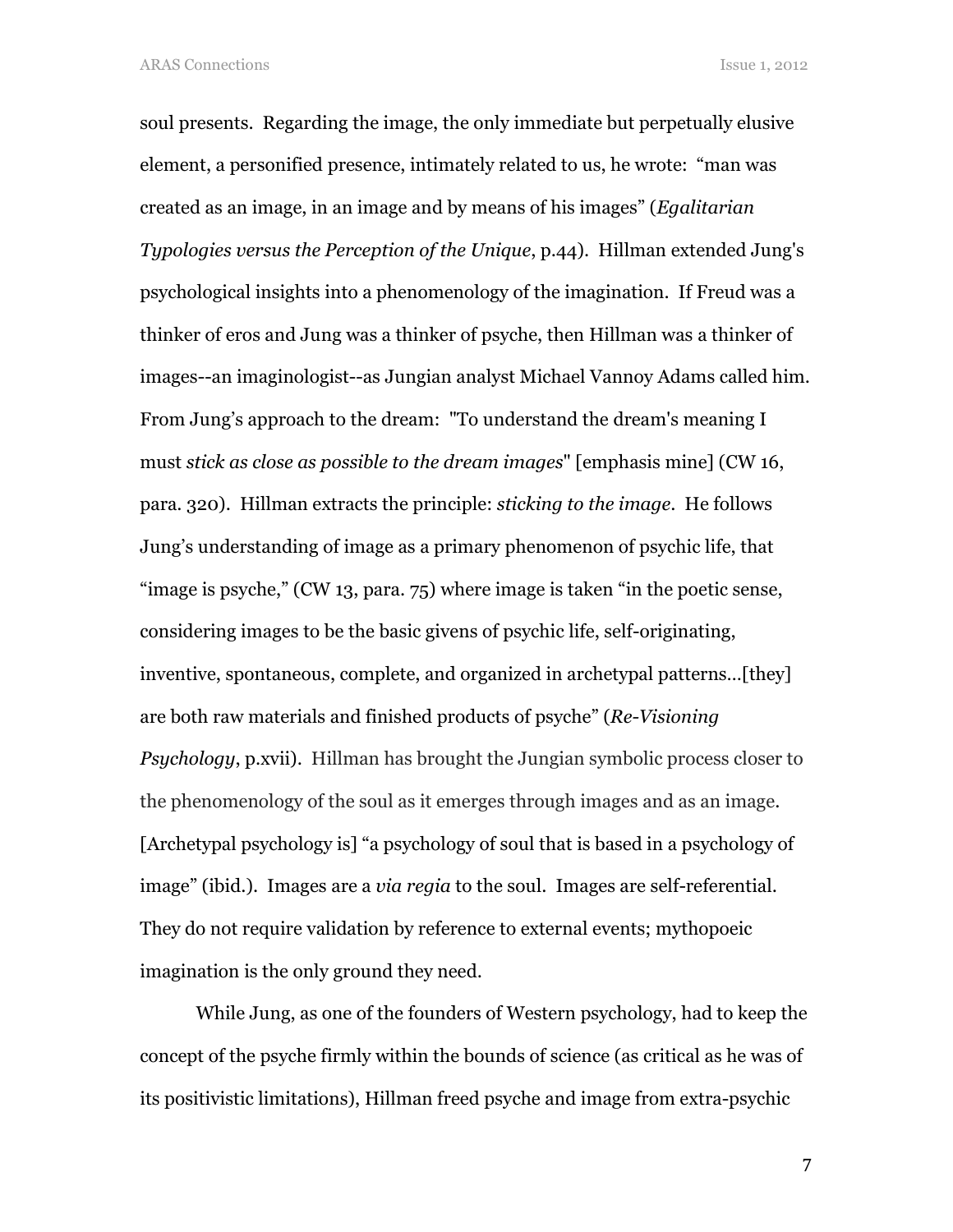constraints and allowed them to take the central place in his psychological thinking. Jung was engaged in the task of discovering and constructing the archetypal architecture underlying human experience, seeing through the multiplicity of psychic images into the invisible archetypes, as impersonal structures and the source of the dynamics of the psyche. Hillman's love of the beauty of images led him to stay with the image, seeing even the archetypal architecture as an image, making the image itself the foundation of the soul.

The absolute primacy of image allows Hillman to shift Jung's emphasis from the archetype per se to the archetypal image. While he acknowledges that archetypes are the deepest patterns of psychic functioning, we can experience only images arranging themselves in these archetypal patterns, which we imagine as underlying universal principles, or envision in personified forms as gods. They are the invisibles that forever defy our definition and can only be imagined as metaphors. They have emotional power to possess us and govern consciousness invisibly, offering us a coherent way of perceiving, experiencing and imagining. By qualifying the image with the adjective "archetypal," Hillman does not want to privilege certain images as more central to the archetype, but to emphasize their importance, their value:

> As all images can gain this archetypal sense, so all psychology can be archetypal when it is released from its surface and seen through to its hidden volumes… Archetypal adds the further implication of basic root structure, generally human, a necessary universal with consequents. ("Inquiry into the Image," Spring 1977, p. 83-4).

Jung had already realized that images have a quality of consciousness and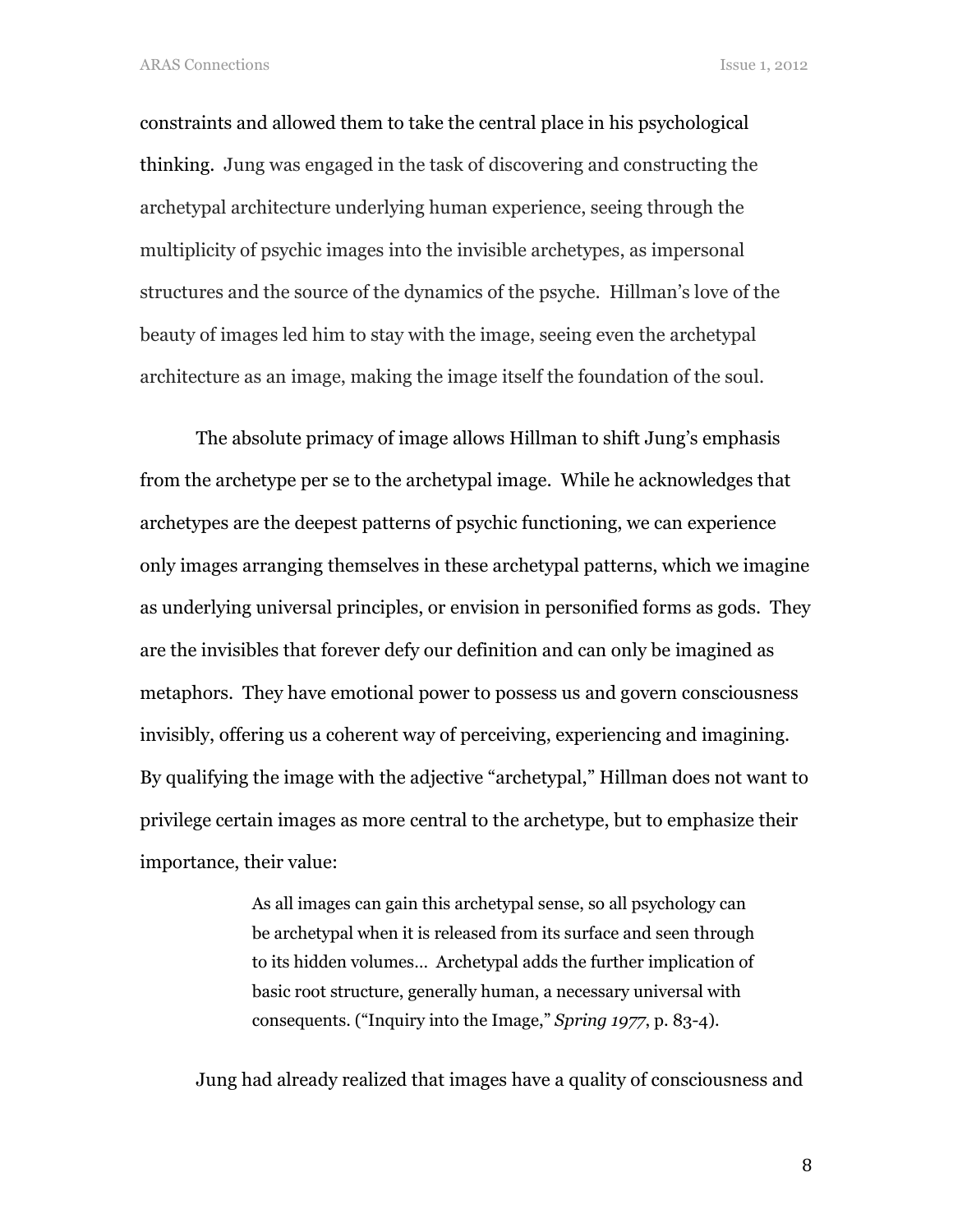thus denied an ego monopoly on consciousness. Following this move, Hillman imagines images as souls that we need to befriend, or as animals that we need carefully to observe, to understand their behavior and ecology. However, to fully engage the image we need to love it: "we cannot get to the soul of the image without love for the image" ("Inquiry into the image," *Spring 1977*, p. 82). In this engagement, image personifies itself and reveals itself as a psychic subject living in the inscape of personified images, which constitute the basic structure of the psyche, "a polycentric realm of nonverbal, nonspatial images" (Re-Visioning Psychology, p. 33). In essence we are images too, so to really perceive the other "we must look into his imagination and see what fantasy is creating his reality" (Egalitarian Typologies versus the Perception of the Unique, p. 44).

This image-based psychology brought Jungian psychology back to the aliveness and intensity of the Jung of The Red Book and made it possible to see through reified psychoanalytic concepts like ego, shadow, complex or self and rediscover their imaginal roots. It is as if under Hillman's poetic glance, image grew down into itself, into itself as psyche, and assumed center stage in psychology, as logos of the soul. Hillman had read Jung archetypally, thought through Jung's ideas imaginally and through epistrophe brought them back to their origins in images. After his "confrontation with the unconscious" Jung spent the rest of his professional life carving out the petrified lava that had erupted during his Red Book years, and conceptualizing and articulating a psychological method and theoretical system that would be acceptable to the scientific establishment. With Martian heat Hillman liquefied this conceptual rock and released the primordial wildness, aliveness and intensity of images,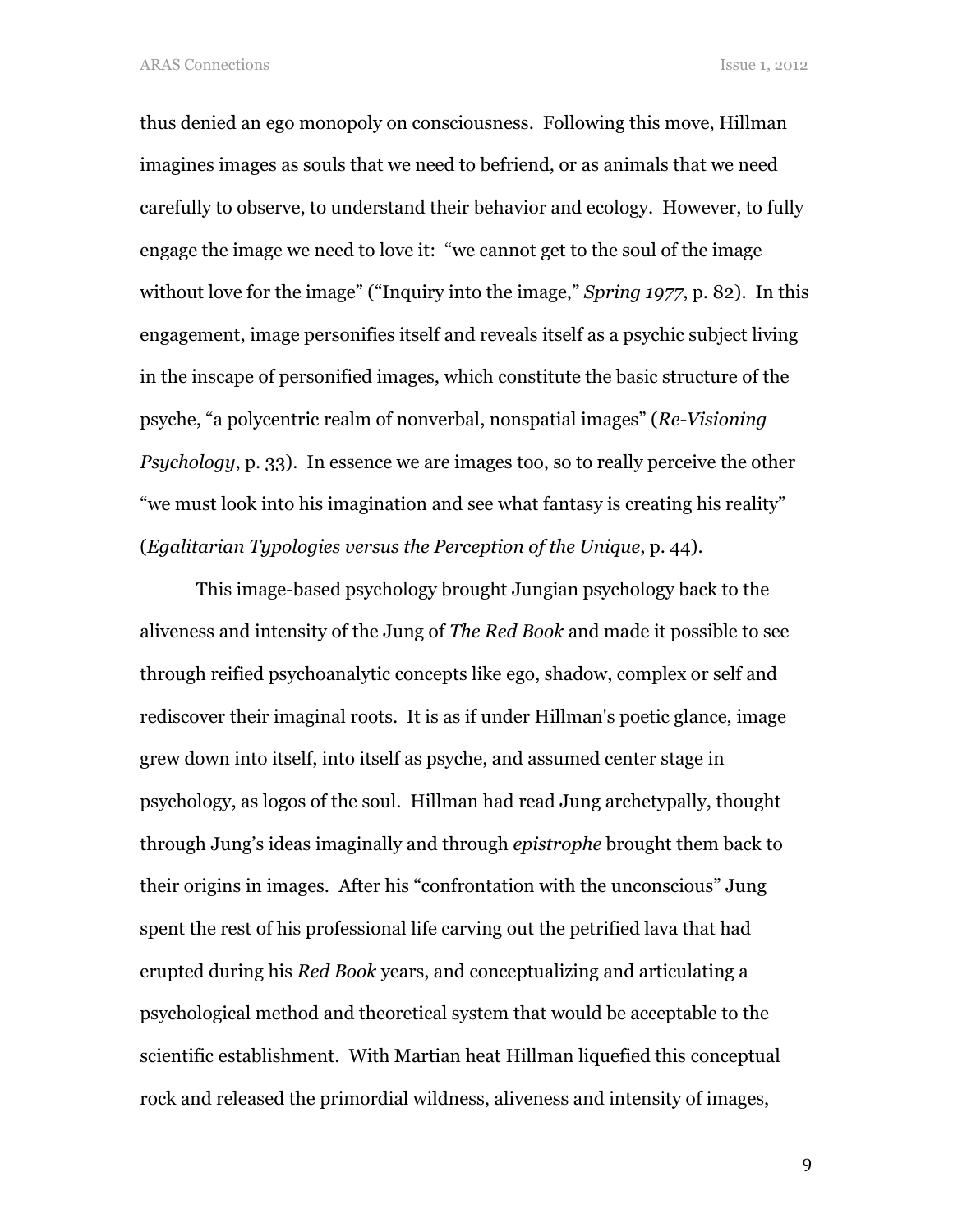freeing the butterflies of the soul.

Focus on the primacy of the personified, alive image brought Hillman closer to the appreciation of poetry and arts and led him to critique the language of psychology that had become the language of abstract scientific concepts alienated from the soul: "the language of the imaginal realm is nearer to the language of the arts than it is to the language of concepts" (*The Myth of Analysis*, p. 180). Psychological language that moves the soul needs to be rooted in poetic metaphors, which are psyche's native tongue. Although Jung had already seen the importance of metaphors in psyche ("Every interpretation necessarily remains an 'as-if'" CW 9i, para. 265, and "[A]rchetypal content expresses itself in metaphors" CW 9i, para. 267), it was James Hillman who would establish metaphor as a language of the soul:

> The comprehensive metaphor, answering our requirements for intellectual puzzlement and explanation through enigma by providing as-if fictions in depth, complexity and exquisite differentiations, is myth" (Re-Visioning Psychology, p. 153).

He believes that "…every statement regarding the archetypes is to be taken metaphorically, prefixed with an 'as-if'" (ibid., p.156). Hillman sees metaphor as an "as-if fiction," both a form of being and a style of consciousness, a way for the psyche to see through itself. The metaphor itself is a myth in brief, an expression of creative mythopoesis.

Archetypal psychology sees "mythology [as] psychology of antiquity" and "psychology [as] a mythology of modernity." Hillman calls this a fundamental tenet that allows us to see through "every psychological position as a fantasy…."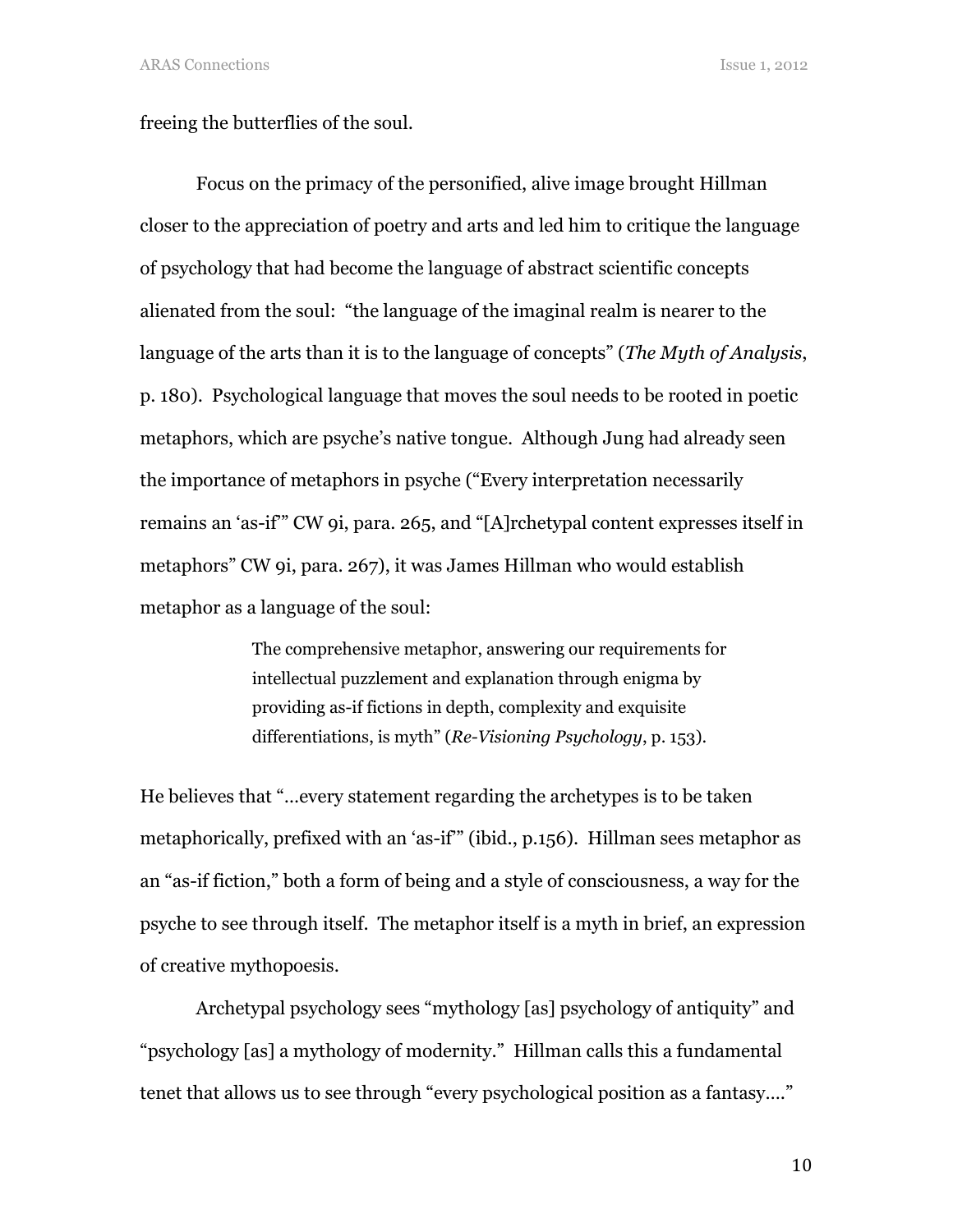This view deliteralizes our theoretical psychological statements about psyche and sees them as metaphors (*The Dream and the Underworld*, p.23f.). It challenges the positivistic bias of psychology and opens our perceptions towards the depths of the soul: "…mythical images offer depth and background, a psychic dimension that rather voids a positive statement than confirms it. The support they might contribute to any positive reality is its background in fantasy" (ibid., p. 106). As Jung said, psyche produces new reality every day, which we call 'fantasy.' Hillman's phenomenological analysis of the contemporary experience of fantasy brought back notions of the soul, spirit, and memoria, long absent from psychological discourse.

> What we hold close in our imaginal world are not just images and ideas but living bits of soul; when they are spoken, a bit of soul is carried with them. When we tell our tales, we give away our souls. The shame we feel is less about the content of the fantasy than it is that there is fantasy at all, because the revelation of imagination is the revelation of the uncontrollable, spontaneous spirit, an immortal, divine part of the soul, the Memoria Dei. Thus, the shame we feel refers to a sacrilege: the revelation of fantasies expose the divine, which implies that our fantasies are alien because they are not ours" (The Myth of Analysis, p. 182).

Soul expresses itself in images, and constitutes an archetypal way of seeing itself and the world. Any perspective that we can have on the soul is its own selfexpression as well. We are not observers from afar, as if seeing soul from outside, but always participants subjected to and suffering her images. When we think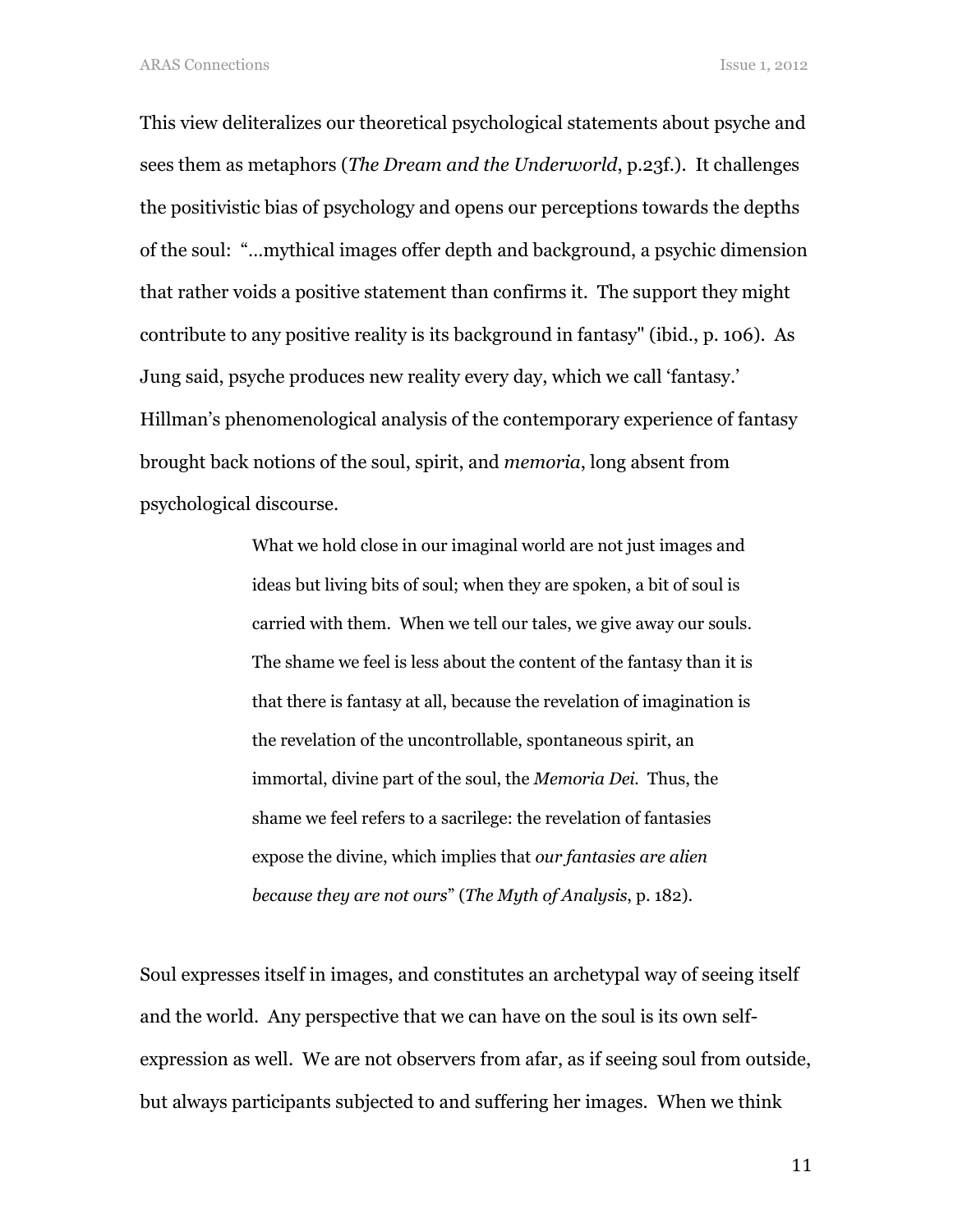that we see our troubles from outside, objectively, we have just shifted from one explanatory system into another and that new perspective is equally fantastic, i.e. negative, purely of psychic substance; for instance, when we see depressive phenomena from Demeter's position, or Peresphone's, or Hekate's, or Hades', or Saturn's or the ego's or DSM-V's (whichever invisible entity has financed it.) It is a world of radical or logical negativity, a world of which dreams are made and also the ailments of our souls.

Thus, for Hillman, "psychological sickness is an enactment of pathologizing fantasy" (Re-Visioning Psychology, p. 99). To examine pathologizing, Hillman uses epistrophe, or reversion, a method inspired by Plotinus that traces fantasies back to their archetypal origins: "Only in mythology does pathology receive an adequate mirror since myths speak with the same distorted, fantastic language" (ibid., p.99). Thus "pathologizing is a way of mythologizing," where soul is reminded of its mythical existence, to the distress of our egos, which tend to take myths literally:

> Mythical metaphors are perspectives toward events which shift the experience of events. They are likenesses to happenings, making them intelligible, but they do not themselves happen... We are those stories, and we illustrate them with our lives (Re-visioning Psychology, pp. 101-2).

Over the years, James Hillman has taken his reflection on myth and psyche ever deeper, tracing not only the mythical underpinnings of our fantasies [Abandoning the Child, Bad Mother, Betrayal, Going Bugs, Abnormal Psychology, Incest Dream, Pan and the Nightmare, Myth of the Family], but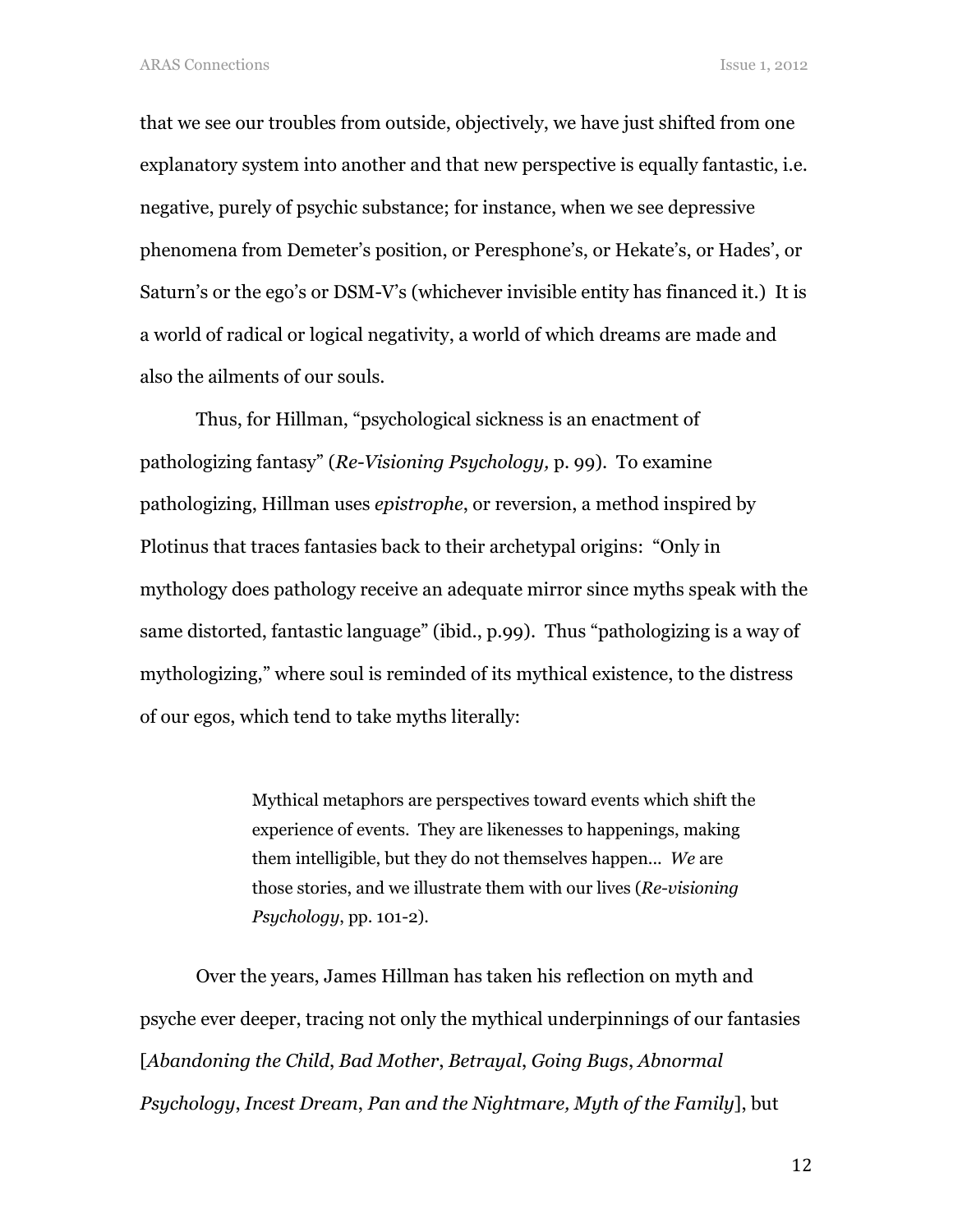also of our systems of ideas, moralities and styles of consciousness. His critique has been particularly devastating to the primacy and identity of ego and consciousness. Inspired by the Renaissance psychology of Marsilio Ficino and Giambatista Vico he deconstructed the monotheism of consciousness into 'basic styles of consciousness,' discerning their archetypal architecture, and identifying their archetypal creators. Here, Hillman's imaginal feat of reflection is particularly distinguished; his psychologizing, or seeing through, penetrated to the mind's eye, discovering its transparent contact lenses:

> Our notion of consciousness may derive from the light and form of Apollo, the will and intention of Hercules, the ordering unity of [Saturn], communal flow of Dionysus (Re-Visioning Psychology, p. 103).

Ego can identify with any of these patterns and see other archetypal styles as psychopathological. When we are governed by the Herculean lens, we experience, see and reflect in a manner consistent with our ego, we are all ego, all conquerors of the id. Herculean-ego identification with will power creates a singular monotheistic consciousness that takes other fantasies literally, sees them as monstrous and wants to assert its dominance by destroying them.

As Jungians we are indebted to James Hillman for analyzing and revisioning the ego identity complex. His further reflection on the ego-dominance and its afflictions by other complexes (imagined as dwellings of other Gods) allowed for the revision of our identifications with the values of the ego world and for opening to the values of the soul:

> The wound and the eye are one and the same. From the psyche's viewpoint, pathology and insight are not opposites….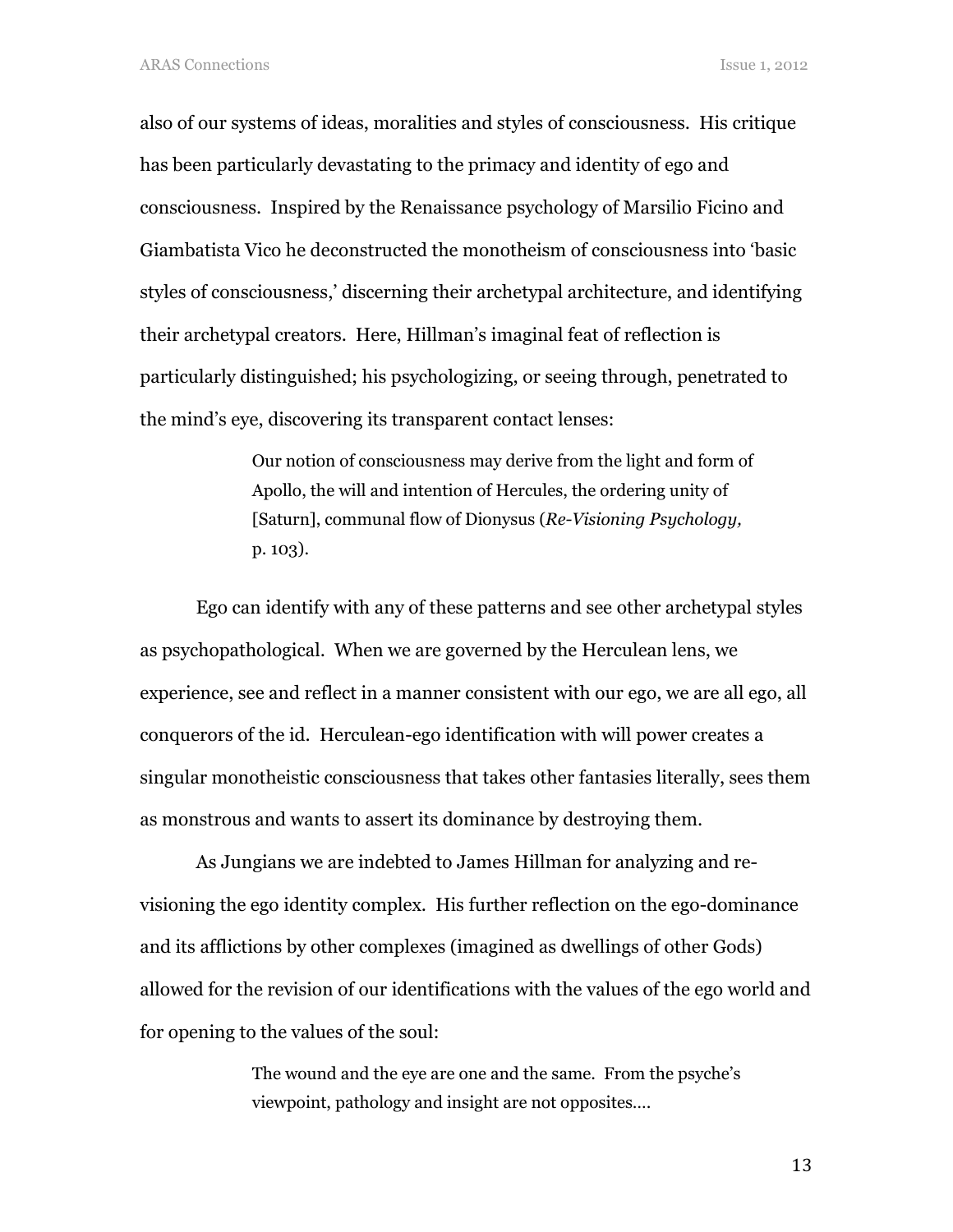Pathologizing is itself a way of seeing… Without psychopathology there is no wholeness; in fact, psychopathology is a differentiation of that wholeness (Re-Visioning Psychology, p. 107f.).

This radical description of wholeness is both true to Jung and prevents the common confusion of wholeness with perfection. The process of engaging our afflicted soul--individuation in Jung's terms--is soul-making in Hillman's terms. Hillman was acutely aware of the limitations of consciousness. He saw the contemporary ego as a delusional system and wanted archetypal psychology to explore

> …the parts [of the psyche] into which we fall, releasing the Gods in the complexes, bringing home the realization that all our knowing is in part only, because we know only through the archetypal parts playing in us, now in this complex and myth, now in that; our life a dream, our complexes our daimones (ibid. p. 110).

His radical seeing-through of often-reified Jungian concepts has stirred up a lot of controversies in the Jungian world, such as the response to his description of individuation as a psychic fantasy, as one of many ways of seeing psychic life:

> The process of individuation is an archetypal fantasy, it is of course ubiquitous and can be 'demonstrated' in texts and cases, just as any archetypal fantasy has its manifestation in historical events… But this process is not an axiomatic law of the psyche, the one purpose or goal of ensouled beings. To assert this even as a hypothesis or to establish it with instances is to desert psychologizing for metaphysics. It is to literalize and systematize one psychological idea, forgetting that individuation is a perspective. It is an ideational tool; we do not see individuation, but by means of it (Re-Visioning Psychology, p.147).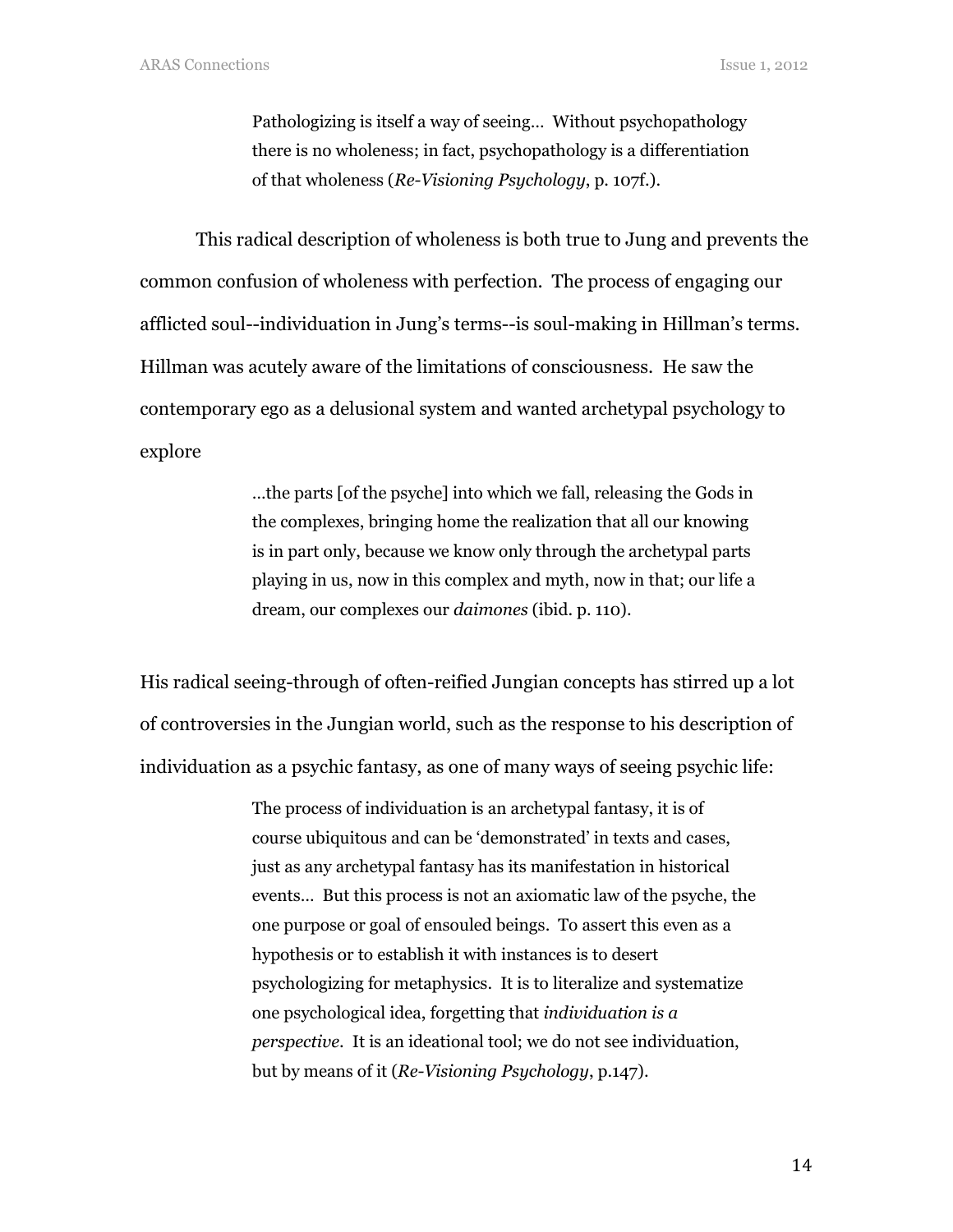Further, in Healing Fiction, Hillman considers self-understanding an imaginative act in which "each image is its own beginning, its own end, healed by and in itself…" (Healing Fiction, p.80).

Hillman advocated that in order to be able to relate to "our fantasies" as autonomous subjects we need to develop an imaginal ego, an ego that behaves imaginatively. This is an ego that Jung acquired through his own Auseinandersetzung depicted in The Red Book. The imaginal ego is permeable to the soul, it can move from light to darkness, it can circulate through regressive and depressive twists and turns of libido:

> [Such] repeated remembrance of things past leads to the memorial core of these remembrances, their archetypal meaning and necessity, and to the scintilla of insight at that core. The vicious circle is also the iteratio of alchemy and the way of becoming who one is (The Myth of Analysis, p. 186).

…and so on…as Hillman developed so many other great notions that take the soul out of the consulting room into the world, into the vale of soul making…

But, who was James Hillman, the pen behind these profound ideas that have changed our relationship to soul and will keep influencing soul-making for the future?:

> The question of authorship cannot be answered except by imaging psychology as a religion…and the book, like a totem object, a fetish statue kept alive by its readers, who, by picking it up and turning its pages with quiet attention and emotional participation, polish the statue called a "book." Like that statue, a book gives physical form to invisible presences, gives to the angels in words a local habitation and a name. May both the readers and the angels be